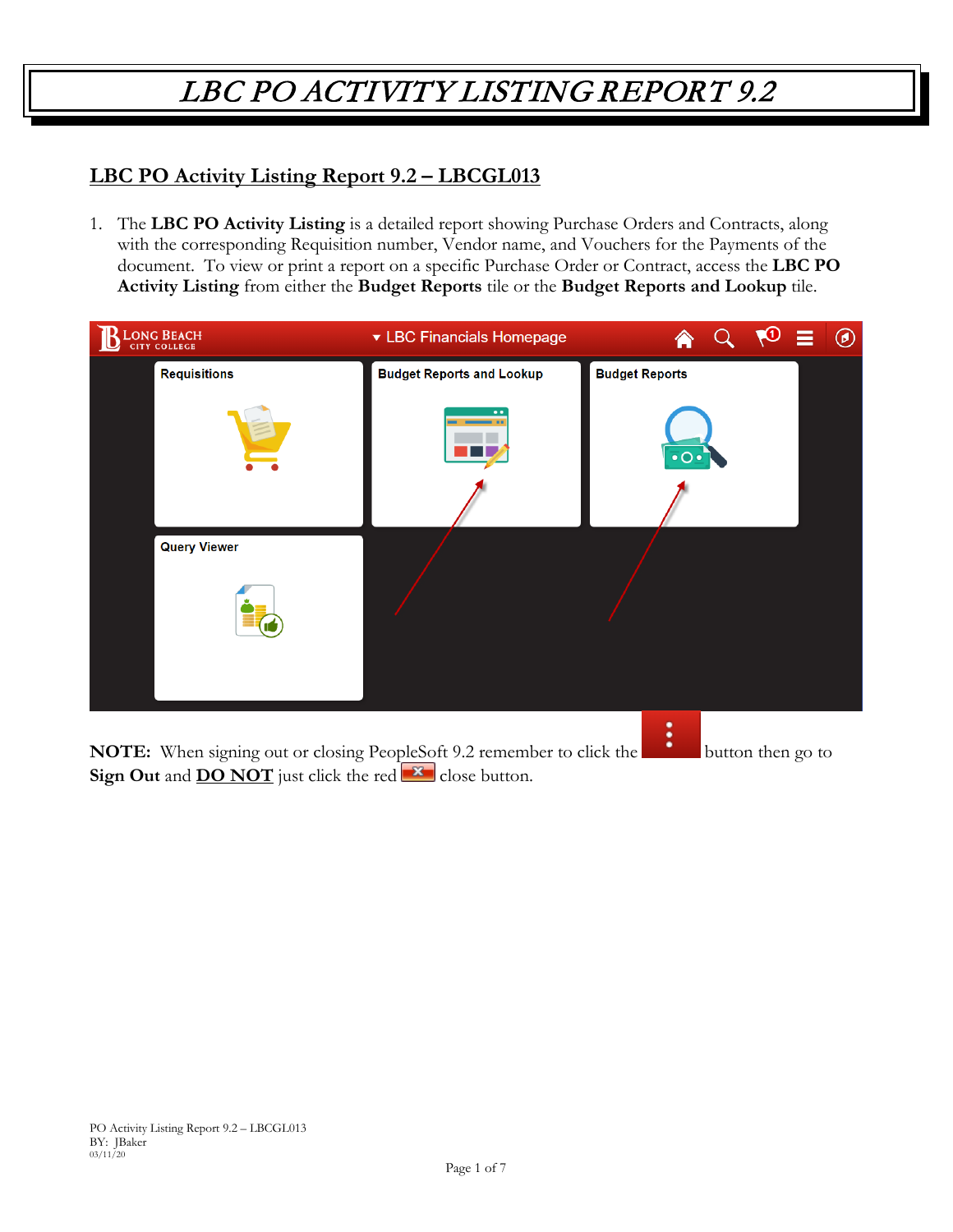2. From the **LBC Financials Homepage** click the **Budget Reports** tile then the **LBC PO Activity Listing** menu item on the left side.

| <b>&lt; LBC Financials Homepage</b>          | <b>Budget Reports</b>                                                                         |
|----------------------------------------------|-----------------------------------------------------------------------------------------------|
| <b>LBC Available Balance Report</b>          | Print   New Window   Help<br><b>LBC Available Balances Report</b>                             |
| <b>LBC GL Expense Detail Report</b>          | Enter any information you have and click Search. Leave fields blank for a list of all values. |
| LBC PO Activity Listing $\triangleleft$      | Add a New Value<br><b>Find an Existing Value</b><br>Search Criteria                           |
| <b>LBC Contract Activity Report</b>          | Search by: Run Control ID begins with                                                         |
| <b>LBC Revenues and Expenses</b><br>F<br>Rpt | Case Sensitive<br><b>Advanced Search</b><br>Search                                            |
| LBC Rev&Exp Rpt - Excel<br>Format            | Π                                                                                             |
| <b>LBC Trust Acct Activities Rpt</b>         | Find an Existing Value   Add a New Value                                                      |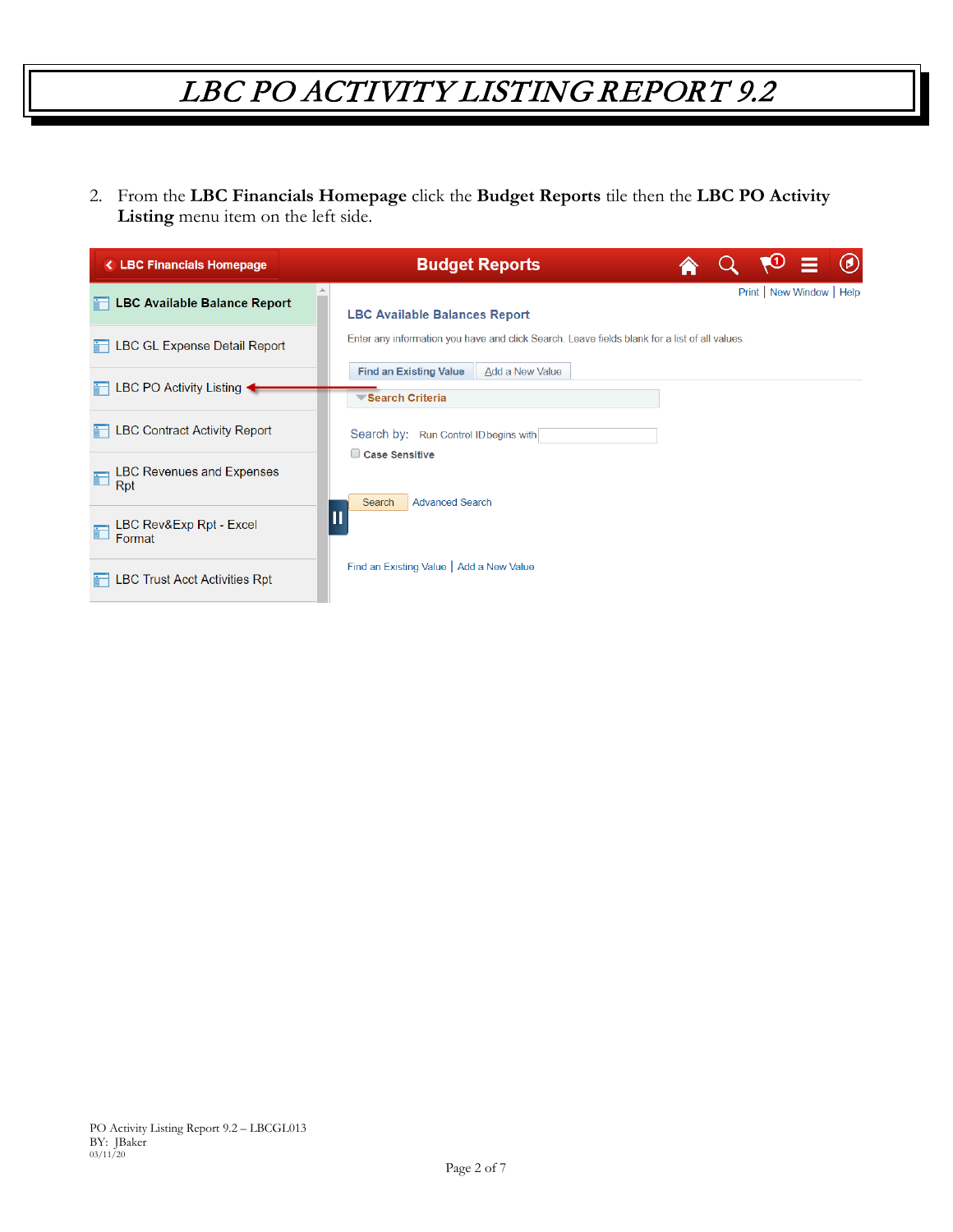3. Each user should initially set up (Add) **one time only**, a **Run Control ID** for each process/report that will be carried out (such as the LBC Available Balance Report, LBC GL Expense Detail Report, and LBC PO Activity Listing Report). The Run Control ID is keyed to the Operator ID of the user that created the Run Control. After this **Add a New Value** is done the first time you will use the **Find an Existing Value** tab for **all** future **LBC PO Activity Listing.** Please do **NOT** add any other Run Control ID's.

**NOTE:** To access a **current** Run Control ID (a Run Control for LBC PO Activity Listing Report that was set up earlier), click the **Find an Existing Value** tab and then click **Search**. Choose the Run Control ID below named **LBC PO Activity Listing** and click on the blue link.

| <b>&lt; LBC Financials Homepage</b>          | <b>Budget Reports</b>                                                                                                                |  | 0                         | $\circledcirc$ |
|----------------------------------------------|--------------------------------------------------------------------------------------------------------------------------------------|--|---------------------------|----------------|
| <b>LBC Available Balance Report</b>          | <b>LBC PO Activity Listing</b>                                                                                                       |  | Print   New Window   Help |                |
| <b>LBC GL Expense Detail Report</b>          | Enter any information you have and click Search. Leave fields blank for a list of all values.                                        |  |                           |                |
| <b>LBC PO Activity Listing</b>               | <b>Find an Existing Value</b><br>Add a New Value<br>Search Criteria                                                                  |  |                           |                |
| <b>LBC Contract Activity Report</b>          | Search by: Run Control ID begins with<br>$\Box$ Include History $\Box$ Correct History<br>Case Sensitive                             |  |                           |                |
| <b>LBC Revenues and Expenses</b><br>F<br>Rpt | <b>Advanced Search</b><br>Search                                                                                                     |  |                           |                |
| LBC Rev&Exp Rpt - Excel<br>Format            | <b>Search Results</b><br>1-7 of 7 $\Box$ Last<br>First $\bigcirc$<br><b>View All</b>                                                 |  |                           |                |
| <b>LBC Trust Acct Activities Rpt</b>         | <b>Run Control ID</b><br><b>Language Code</b><br><b>BUDGET TRANSACTION DETAIL English</b><br><b>LBC AVAILABLE BALANCE</b><br>English |  |                           |                |
| LBC 2002 Measure E - Bond Rpt                | <b>LBC BUDGET STATUS</b><br>English<br>LBC GL EXPENSE DETAIL<br>English<br>LBC_PO_ACTIVITY_LISTING<br><b>Lingiish</b>                |  |                           |                |
| LBC 2008E / 2016LB Bond Rpt                  | PO ACTIVITY LISTING<br>English<br>PRINT REQUISITIONS<br>English                                                                      |  |                           |                |
| <b>LBC Excel GL Expense Rpt</b>              | Find an Existing Value   Add a New Value                                                                                             |  |                           |                |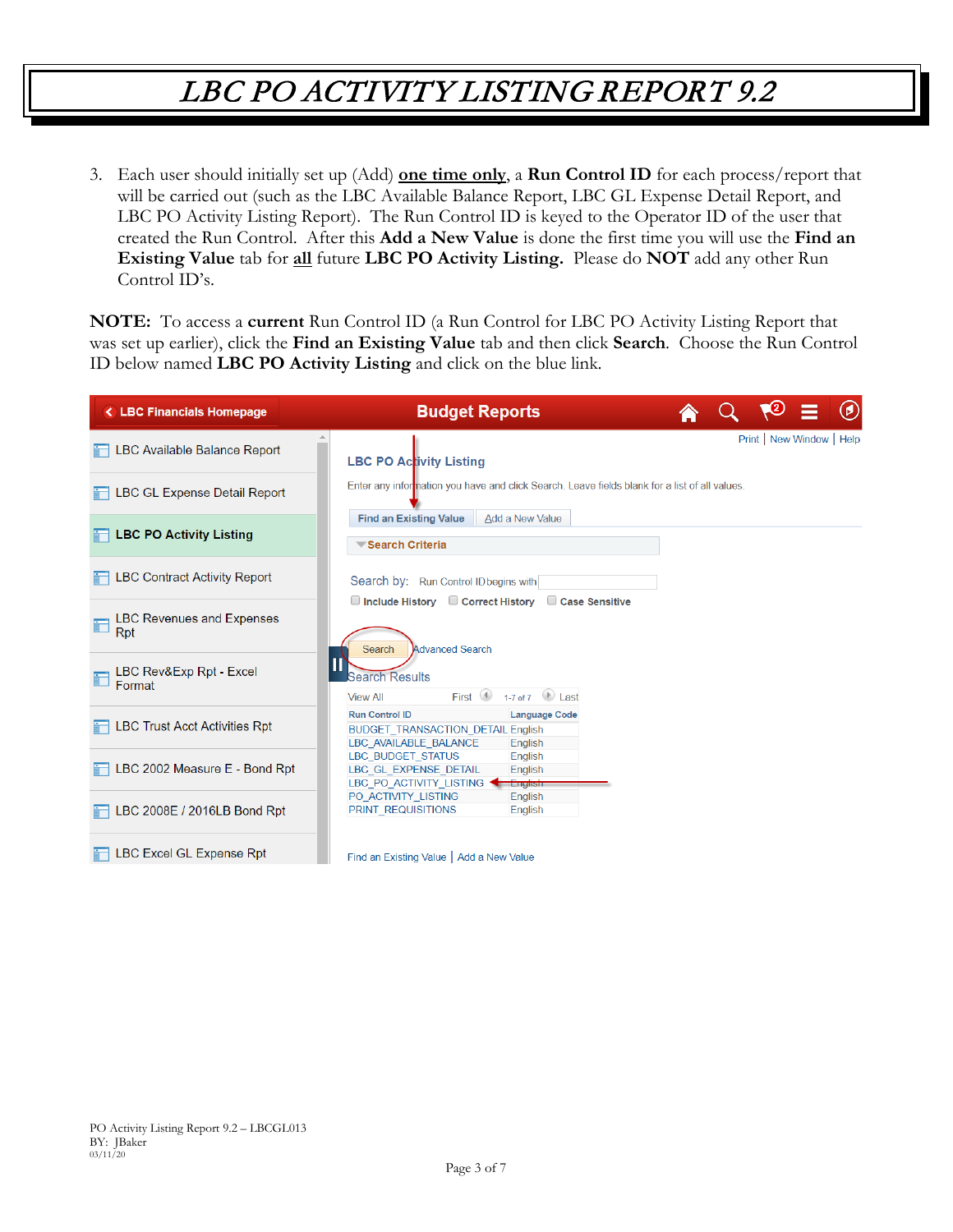4. To Add the Run Control ID select the **Add a New Value** tab and enter **LBC\_PO\_ACTIVITY\_LISTING** (be sure to put an underscore between each word and use caps) in

П the **Run Control ID** field then click **Add.** Note that the 2 vertical lines button can be used to collapse or expand the menu on the left.

| <b>&lt; LBC Financials Homepage</b>          | <b>Budget Reports</b>                                   |  | $\sqrt{2} \equiv \Theta$  |  |
|----------------------------------------------|---------------------------------------------------------|--|---------------------------|--|
| <b>LBC Available Balance Report</b>          | <b>LBC PO Activity Listing</b>                          |  | Print   New Window   Help |  |
| <b>LBC GL Expense Detail Report</b>          | <b>Add a New Value</b><br><b>Eind an Existing Value</b> |  |                           |  |
| <b>Example 2 LBC PO Activity Listing</b>     | Run Control ID LBC PO ACTIVITY LISTING                  |  |                           |  |
| <b>LBC Contract Activity Report</b>          | Add                                                     |  |                           |  |
| <b>LBC Revenues and Expenses</b><br>F<br>Rpt |                                                         |  |                           |  |
| LBC Rev&Exp Rpt - Excel<br>Format            | Find an Existing Value   Add a New Value                |  |                           |  |

5. Enter the Purchase Order Number in the **PO No.** field for the Purchase Order number you wish to view in your report.

**NOTE:** The Purchase Order Number (**PO No.**) is a 10 digit field with the PO number preceded by 5 zeros. If entering a Contract number there are no preceding zeros but you do need to enter the decimal point.

**NOTE:** The **LBC PO Activity Listing** can also be run by using the account string (Account, Department, Program and Fund) and a **From Date** and a **Through Date**, and leaving the **PO No.** field blank to view all the PO's issued with that criteria.

| <b>&lt; LBC Financials Homepage</b>         | <b>Budget Reports</b>                                                                       | <b>RO</b><br>$\circledcirc$<br>- 2           |
|---------------------------------------------|---------------------------------------------------------------------------------------------|----------------------------------------------|
| <b>PO Activity Listing</b>                  |                                                                                             | Print   New Window   Help   Personalize Page |
| Run Control ID LBC PO ACTIVITY LISTING      | <b>Report Manager</b><br><b>Process Monitor</b>                                             | <b>Run</b>                                   |
| PO No.:                                     |                                                                                             |                                              |
| Account:                                    | Dept:                                                                                       |                                              |
| Program:                                    | Fund:                                                                                       |                                              |
| From Date:                                  | BU<br>31<br><b>Through Date:</b>                                                            |                                              |
| π<br>$\Box$ Save<br>$\boxed{\equiv}$ Notify | Include History<br>$\mathbb{D}$<br>$\overline{\mathcal{E}}$<br>$\Box$ Add<br>Update/Display | <b>Correct History</b>                       |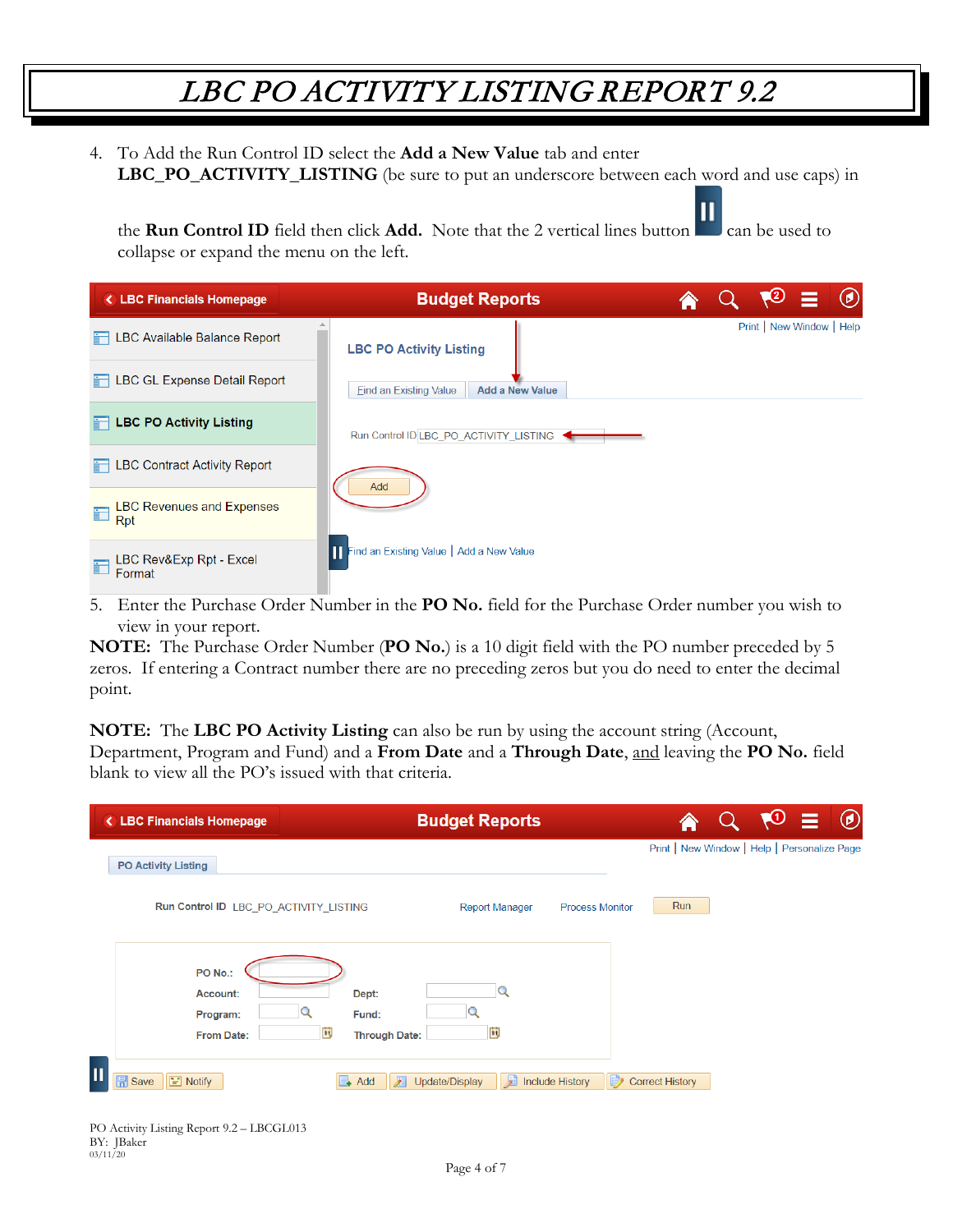6. After entering the Purchase Order number under the **PO No.** field click the yellow **Run** button on the top right side.

**NOTE:** If you enter a specific PO Number to run the report then it is important to leave **ALL other fields blank in the criteria fields.** If you do not have a PO Number you can enter the **From Date** and the **Through Dates** along with the Chartfields (Account, Dept, Program, and Fund) for the area you need and then view all PO's that are issued for a specific Chartfield string.

| <b>&lt; LBC Financials Homepage</b>                                                                                | <b>Budget Reports</b> | $\overline{\phantom{0}}$     |                                              | <b>KU</b> | E | O |
|--------------------------------------------------------------------------------------------------------------------|-----------------------|------------------------------|----------------------------------------------|-----------|---|---|
| <b>PO Activity Listing</b>                                                                                         |                       |                              | Print   New Window   Help   Personalize Page |           |   |   |
| Run Control ID LBC_PO_ACTIVITY_LISTING                                                                             | <b>Report Manager</b> | <b>Process Monitor</b>       | Run                                          |           |   |   |
| 0000080308<br>PO No.:<br>Account:<br>Dept:<br>Fund:<br>Program:<br>B1<br><b>Through Date:</b><br><b>From Date:</b> | B                     |                              |                                              |           |   |   |
| 人<br>$\boxed{\equiv}$ Notify<br>$\mathbb{R}$ Save<br>$\Box$ Add                                                    | 园<br>Update/Display   | B)<br><b>Include History</b> | <b>Correct History</b>                       |           |   |   |

7. In the Process Scheduler Request panel you will see the report Name/Description **LBC PO Activity Listing**. Next click the yellow **OK** button below and **DO NOT MAKE ANY OTHER CHANGES** in this panel.

| < LBC Financials Homepage                                       |                                                                                                                                                                                                                                                                                                                                                                                                                                                                                                  |                                                                                            |          |  |      | $^{\textregistered}$ |
|-----------------------------------------------------------------|--------------------------------------------------------------------------------------------------------------------------------------------------------------------------------------------------------------------------------------------------------------------------------------------------------------------------------------------------------------------------------------------------------------------------------------------------------------------------------------------------|--------------------------------------------------------------------------------------------|----------|--|------|----------------------|
| <b>PO Activity Listing</b>                                      |                                                                                                                                                                                                                                                                                                                                                                                                                                                                                                  |                                                                                            |          |  |      |                      |
| Run Control ID LBC_PO_ACTIVITY_LISTING                          | <b>Budget Reports</b><br><b>Run</b><br><b>Process Monitor</b><br>Report Manager<br><b>Process Scheduler Request</b><br>Run Control ID LBC PO ACTIVITY LISTING<br>Run Date 07/31/2017<br> n <br>$\overline{\mathbf{v}}$<br>Reset to Current Date/Time<br><b>Run Time 2:14:58PM</b><br>$\boldsymbol{\mathrm{v}}$<br><b>Process Name</b><br><b>Process Type</b><br>*Format<br>*Type<br>Web<br><b>PDF</b><br>LBCGL013<br><b>SQR Report</b><br>$\boldsymbol{\mathrm{v}}$<br>$\boldsymbol{\mathrm{v}}$ |                                                                                            |          |  |      |                      |
|                                                                 |                                                                                                                                                                                                                                                                                                                                                                                                                                                                                                  | Print   New Window   Help   Personalize Page<br><b>Distribution</b><br><b>Distribution</b> | $\times$ |  |      |                      |
|                                                                 |                                                                                                                                                                                                                                                                                                                                                                                                                                                                                                  |                                                                                            |          |  | Help |                      |
| <b>User ID 0005349</b>                                          |                                                                                                                                                                                                                                                                                                                                                                                                                                                                                                  |                                                                                            |          |  |      |                      |
| <b>Server Name</b>                                              |                                                                                                                                                                                                                                                                                                                                                                                                                                                                                                  |                                                                                            |          |  |      |                      |
| Recurrence                                                      |                                                                                                                                                                                                                                                                                                                                                                                                                                                                                                  |                                                                                            |          |  |      |                      |
| <b>Time Zone</b>                                                |                                                                                                                                                                                                                                                                                                                                                                                                                                                                                                  |                                                                                            |          |  |      |                      |
| <b>同</b> Sa<br><b>Process List</b><br><b>Select Description</b> |                                                                                                                                                                                                                                                                                                                                                                                                                                                                                                  |                                                                                            |          |  |      |                      |
| <b>LBC PO Activity Listing</b><br>$\blacktriangledown$          |                                                                                                                                                                                                                                                                                                                                                                                                                                                                                                  |                                                                                            |          |  |      |                      |
| OK<br>Cancel                                                    |                                                                                                                                                                                                                                                                                                                                                                                                                                                                                                  |                                                                                            |          |  |      |                      |

PO Activity Listing Report 9.2 – LBCGL013 BY: JBaker 03/11/20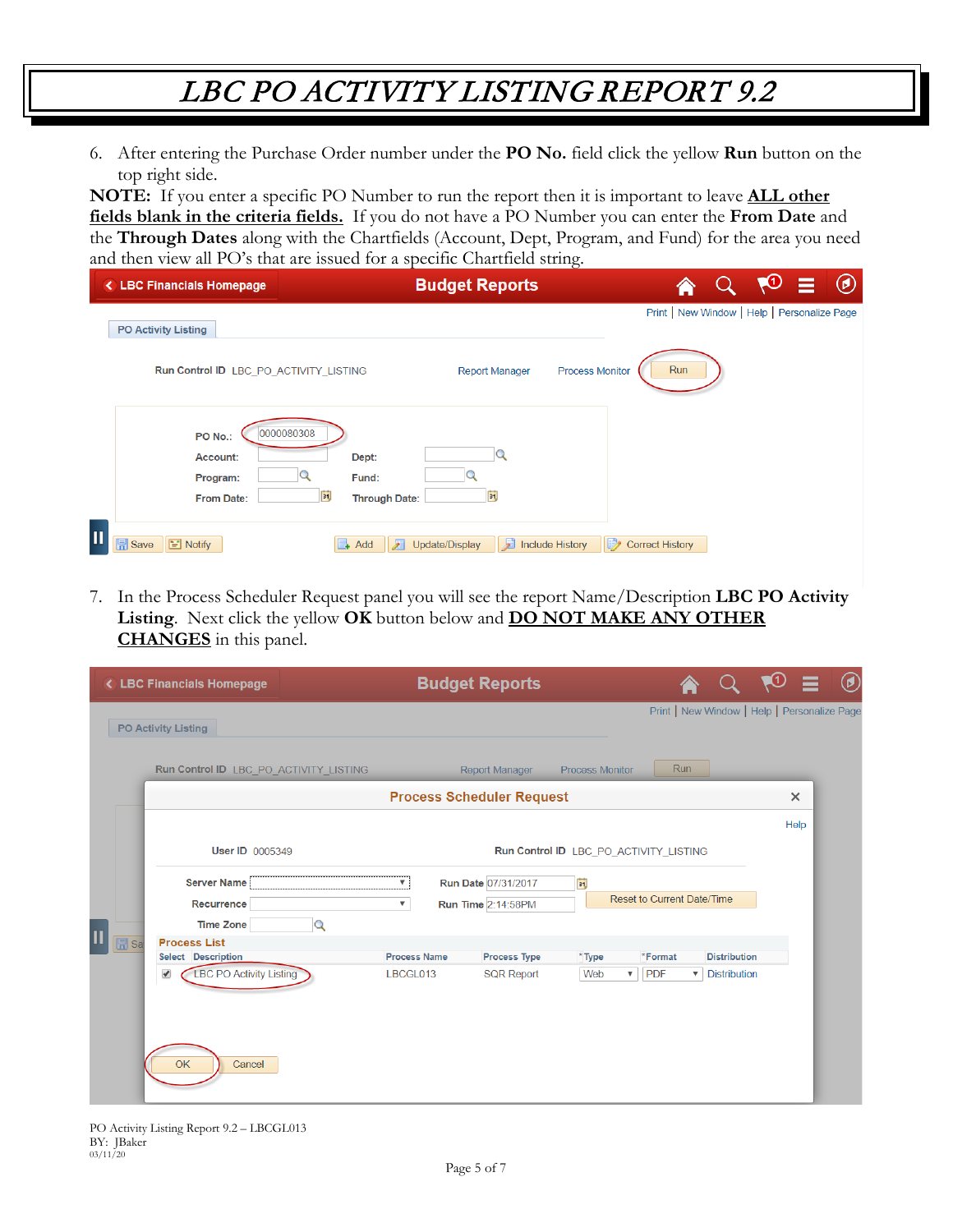8. After clicking the **OK** button this previous panel will show again yet the **Process Instance** indicates that the report is running so **DO NOT** click the Run button again. From this panel click the **Report Manager** link at the top of the page. The report can be viewed by clicking the Notification button



on the red title bar as well.

| <b>&lt; LBC Financials Homepage</b>                                                                                | <b>Budget Reports</b>                                                        |                        | <b>RO</b>                                    | $\circledcirc$ |
|--------------------------------------------------------------------------------------------------------------------|------------------------------------------------------------------------------|------------------------|----------------------------------------------|----------------|
| <b>PO Activity Listing</b>                                                                                         |                                                                              |                        | Print   New Window   Help   Personalize Page |                |
| Run Control ID LBC PO ACTIVITY LISTING                                                                             | <b>Report Manager</b><br><b>Process Monitor</b><br>Process Instance: 1173678 | Run                    |                                              |                |
| 0000080308<br>PO No.:<br>Dept:<br>Account:<br>Fund:<br>Program:<br>31<br><b>Through Date:</b><br><b>From Date:</b> | 31                                                                           |                        |                                              |                |
| <b>日</b> Save<br>$\boxed{\equiv}$ Notify<br><b>Return to Search</b><br>犀<br>lot.<br>$\rightarrow$ Add              | B<br>屓<br>Update/Display<br><b>Include History</b>                           | <b>Correct History</b> |                                              |                |

9. The next panel under the **Administration** tab click the yellow **Refresh** button on the right side until the **Status** is **Posted** and the **Details** link shows to the right of the **Posted** status. In the Report Manager panel the current report will always be at the top of the Report List. To view the report you can either click the blue **LBC PO Activity Listing** link **OR** click the **Details** link next to the **Posted Status** on the **LBC PO Activity Listing** line.

| ≺                                  | <b>Budget Reports</b>  |                         |                    |                                                          |                                     |                      |                           |                     |      |                           |                                              | $\bullet$ | ≡ | $^\text{\textregistered}$ |
|------------------------------------|------------------------|-------------------------|--------------------|----------------------------------------------------------|-------------------------------------|----------------------|---------------------------|---------------------|------|---------------------------|----------------------------------------------|-----------|---|---------------------------|
| <b>Administration</b>              |                        | <b>Archives</b>         |                    |                                                          |                                     |                      |                           |                     |      |                           | Print   New Window   Help   Personalize Page |           |   |                           |
| <b>View Reports For</b>            |                        |                         |                    |                                                          |                                     |                      |                           |                     |      |                           |                                              |           |   |                           |
|                                    | <b>User ID 0005349</b> |                         | <b>Type</b>        |                                                          | $\mathbf{v}$                        | Last                 | $\boldsymbol{\mathrm{v}}$ |                     | Days | $\boldsymbol{\mathbb{v}}$ | <b>Refresh</b>                               |           |   |                           |
| <b>Status</b>                      |                        | $\overline{\mathbf{v}}$ | Folder             |                                                          | $\overline{\mathbf{v}}$<br>Instance |                      | to                        |                     |      |                           |                                              |           |   |                           |
| <b>Report List</b>                 |                        |                         |                    | Personalize   Find   View All   2                        |                                     |                      |                           | First 1 of 1 D Last |      |                           |                                              |           |   |                           |
| <b>Select</b>                      | Report<br>ID           | Prcs<br>Instance        | <b>Description</b> |                                                          | Request<br>Date/Time                | Format               | <b>Status</b>             | <b>Details</b>      |      |                           |                                              |           |   |                           |
| $\Box$                             |                        |                         |                    | 1038375 1173678 LBC PO Activity Listing                  | 08/01/2017<br>8:57:45AM             | Acrobat<br>$(*.pdf)$ | Posted                    | Details             |      |                           |                                              |           |   |                           |
| $\overline{\mathbf{S}}$ Select All |                        | Deselect All            |                    |                                                          |                                     |                      |                           |                     |      |                           |                                              |           |   |                           |
| <b>Delete</b>                      |                        |                         |                    | Click the delete button to delete the selected report(s) |                                     |                      |                           |                     |      |                           |                                              |           |   |                           |
| Go back to LBC PO Activity Listing |                        |                         |                    |                                                          |                                     |                      |                           |                     |      |                           |                                              |           |   |                           |
| $\Box$ Save                        |                        |                         |                    |                                                          |                                     |                      |                           |                     |      |                           |                                              |           |   |                           |
| <b>Administration   Archives</b>   |                        |                         |                    |                                                          |                                     |                      |                           |                     |      |                           |                                              |           |   |                           |

**NOTE:** If you need to access a report from a previous day you can change the number under **Last** from 1 to any number up to 7 Days and then click the yellow **Refresh** button.